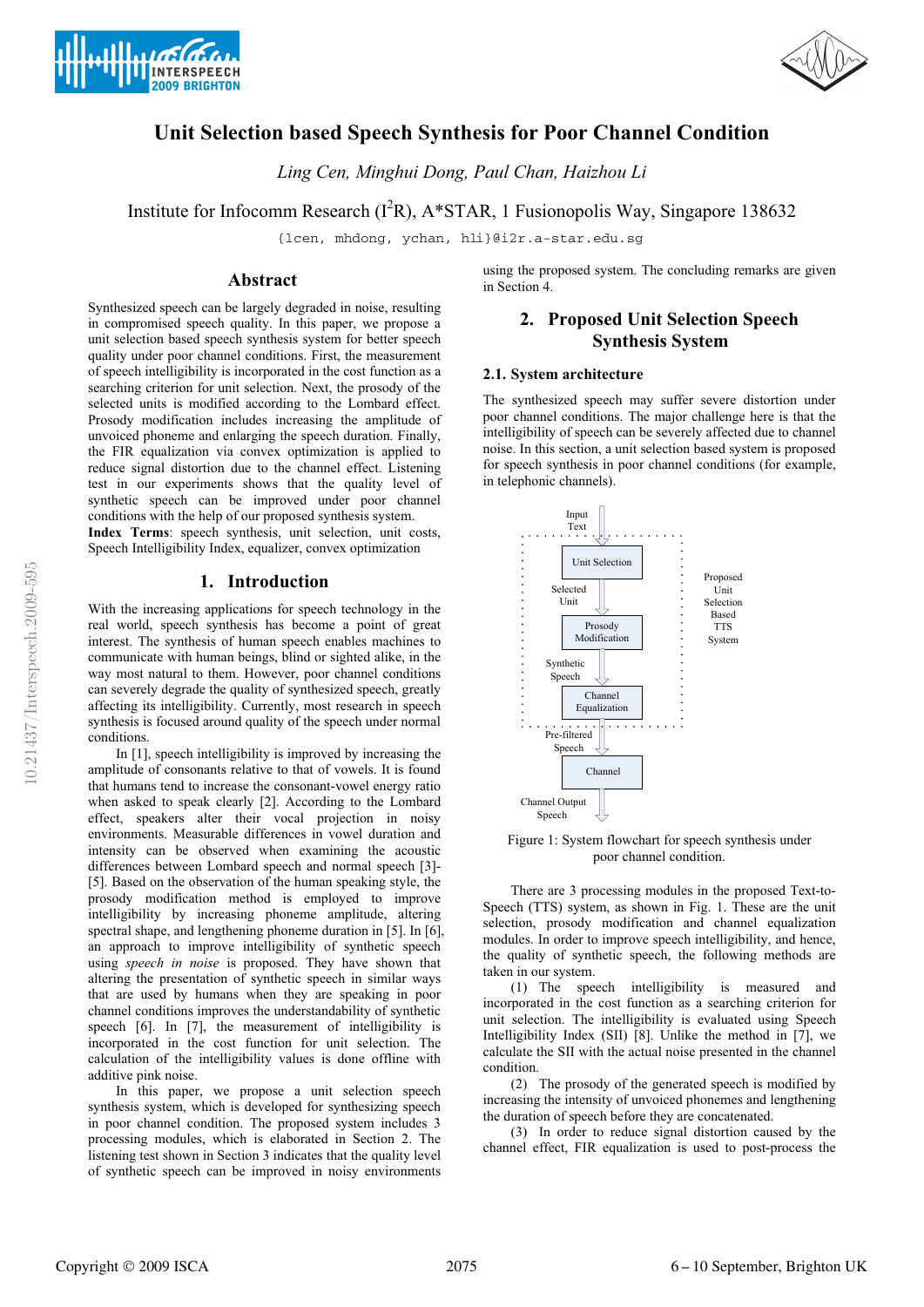synthetic speech, which is designed using convex optimization.

## **2.2. Intelligibility measurement in unit selection**

## *2.2.1. Speech Intelligibility*

One of the most important tasks in speech synthesis with poor channel conditions is to increase speech intelligibility in a noisy environment. It has been reported that the intelligibility of synthetic speech can be degraded in noise [6], [7]. To address the problem, an intelligibility cost is incorporated in the unit cost function as a searching criterion for unit selection. In this way, units with larger values for intelligibility tend to be selected.

In our work, the SII [8] is used to measure the intelligibility cost of each unit. The SII represents a physical measure that is highly correlated with the intelligibility of speech. It has been evaluated by speech perception tests given to a group of talkers and listeners. The SII is calculated from acoustical measurements of speech and noise, whose value varies from 0 (completely unintelligible) to 1 (perfect intelligibility).



Figure 2: SII in noise with different density levels of white noise.



Figure 3: Channel effect on SII.

Figure 2 illustrates the SII measurement of speech intelligibility in various spectral density levels of white noise which is evaluated using the program given in [9]. The speech sample is processed by an eighteen-band third-octave filterbank. Multirat implementations of the filter is used in the range of 1250 Hz band to 100 Hz band and direct implementation is for the range of 5000 Hz to 1600 Hz. The power of the filterbank output in bands 1 through 18 is used in SII calculations. It can be seen from the figure that the SII values decrease with the increase of the noise levels.

The box-plot in Fig. 3 examines the effect of the telephony channel on speech intelligibility. This figure shows the SII values of 20 utterances before and after transmission through the telephone channel. This figure indicates that the channel noise has measurable influences on the speech intelligibility index.

#### *2.2.2. Unit Selection*

The unit selection process is based on the cost function that consists of three parts.

1) A target cost to measure the difference between the target unit and the candidate unit.

2) A join cost to measure the acoustic smoothness between the concatenated units.

3) An intelligibility cost to measure the predicted intelligibility of the candidate unit after passing through the channel.

The target cost further consists of two parts, i.e. the cost of acoustic parameters, and the cost of context linguistic features. The target cost  $C_t$  is defined as

$$
c_t = W_{ta} c_{ta} + W_{tl} c_{tl} \tag{1}
$$

where,  $c_{ta}$  and  $c_{tl}$  are costs of acoustic parameters and linguistic features, respectively, and  $W_{ta}$  and  $W_{tl}$  are the weighting parameters for  $C_{ta}$  and  $C_{tl}$ , respectively.

The join cost,  $c_i$  is defined as the squared value of the Euclidean distance between the vector of the end frame in the previous unit  $E_{i-1}$  and the vector of the start frame in the current unit *S<sub>i</sub>* as

$$
c_j = (E_{i-1} - S_i)(E_{i-1} - S_i)^T
$$
 (2)

In order to predict the intelligibility of each unit in the channel, we calculate the SII for the unit of channel output speech. The intelligibility cost  $c<sub>s</sub>$  is defined as the following:

$$
c_s = 1 - q \tag{3}
$$

where  $q$  is the SII for the unit. The total cost, *c* is defined as

$$
c = w_t \sum_{i=0}^{n} c_i(i) + w_s \sum_{i=0}^{n} c_s(i) + w_j \sum_{i=1}^{n} c_j(i)
$$
 (4)

where *n* is number of units in the sequence,  $c_t(i)$  is the target cost of unit *i*,  $c_s(i)$  is the intelligibility cost of unit *i*,  $c_j(i)$ is the join cost between units *i*-1 and *i*, and  $w_i$ ,  $w_i$  and  $w_j$ 

are weights for target, speech intelligibility and join costs, respectively.

Besides the intelligibility cost in the cost function, several other measures are being taken to further improve the intelligibility by filtering out the units that are possibly poor intelligibility.

(1) Some of the units are not correctly uttered in the recording. Some are uttered very similar to other phonemes. The selection of these units will lead to unclear or wrong sounds. Therefore, we use speech recognition techniques to filter out these units. The generalized posterior probability (GPP)-based confidence measure method is used [10], [11]. The units that receive a poor log likelihood ratio (LLR) under a threshold are discarded from unit selection.

(2) In natural speech, some of the phonemes are weakened while speaking. These units are not as clear as other units. The weakened units normally have a shorter duration.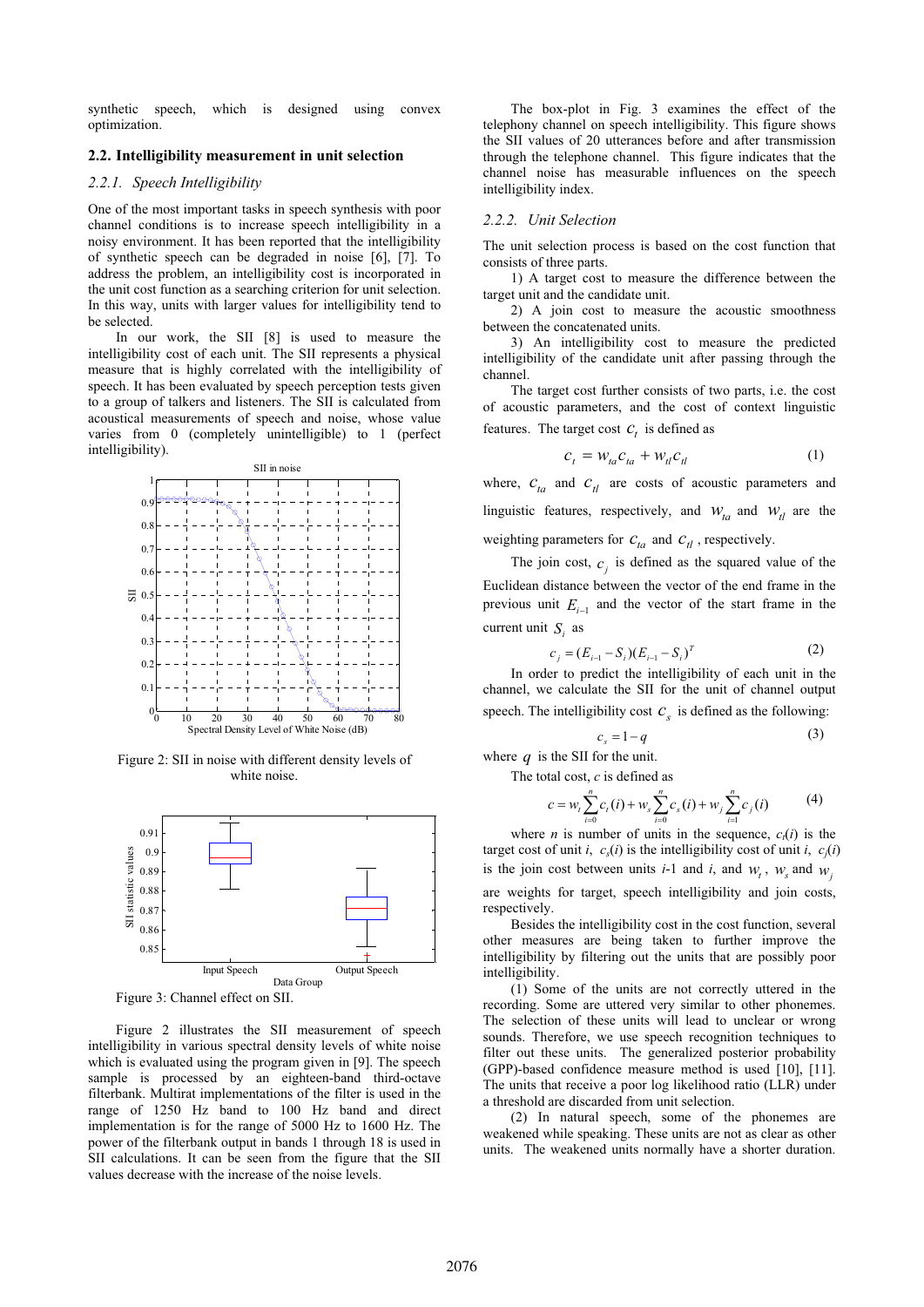Therefore, filtering out the units that have very short duration helps to improve overall intelligibility.

#### **2.3. Prosody modification in speech synthesis**

First described by Etienne Lombard in 1911, the Lombard effect is a phenomenon in which speakers alter their vocal production in noisy environments. Measurable differences have been found in vowel duration and intensity in previous research examining the acoustic differences between Lombard speech and normal speech [3]-[4]. Prompted by the influence of the Lombard effect on the speakers, we modify the speech prosody, in order to improve the understandability of synthetic speech in poor channel conditions.

In our method, prosody modification involves increasing the intensity of unvoiced speech segments and lengthening the duration of speech without affecting its naturalness. The tradeoff between speech naturalness and comprehensibility is considered when we choose the modification magnitude for increase of intensity and lengthening of duration.

In the unit selection TTS system, the selected units will be concatenated together to form the synthetic speech. As we know the phone type of each unit, it is easy for us to only modify the amplitude of the unvoiced part. When all the units are joined to form a speech utterance, we lengthen the utterance with a very high quality speech analysis/synthesis engine namely STRAIGHT [12]. The STRAIGHT system, based on the source filter model, allows flexible control of speech parameters. Its conceptual simplicity has made this system a tool for speech perception research as well as other speech research applications.

#### **2.4. Channel effect reduction using FIR equalization**

When the synthetic speech is transmitted via a channel (e.g. telephony), the quality of the speech received is degraded due to the channel effect. Channel equalization technology is employed to reduce such an effect. This is elaborated below.

Assume that the speech signal  $s(t)$  is transmitted from node A to node B through a channel. Let the received speech signal at node B be  $y(t)$  and the time-domain impulse response of the channel be  $h(t)$ . There is

$$
y(t) = (s * h)(t).
$$
\n<sup>(4)</sup>

In order to remove the channel effect in the received speech at node B, we can design an equalizer with impulse response of  $g(t)$ , which satisfies

$$
(g * h)(t) = \delta(t).
$$
\n(5)

where  $\delta(t)$  is the impulse signal. The synthesized speech is first filtered by  $g(t)$  before transmission. The signal received at Node B,  $\hat{v}(t)$  can be expressed as

$$
\hat{y}(t) = (s * g * h)(t). \tag{6}
$$

Theoretically, if (5) can be accurately realized, the received speech  $\hat{y}(t)$  will have no distortion due the channel effects and we can have

$$
\hat{y}(t) = s(t). \tag{7}
$$

The channel effect may be suppressed this way in practice, to some extent, depending on the performance of the equalizer.

Equalizer design is a typical problem in signal processing. In our method, convex optimization method is employed. A convex optimization problem is the minimization of a convex function over a convex set. A set is convex if the line joining any pair of its points lies within the set. A function  $\phi$ , is convex on a convex set if it satisfies the condition [13] as

$$
\phi(\lambda x + (1 - \lambda)y) \le \lambda \phi(x) + (1 - \lambda)\phi(y), 0 \le \lambda \le 1. \tag{8}
$$

In convex optimization, any local minimum of a convex function is a global minimum. Convex optimization is an excellent tradeoff in efficiency between the analytical methods and the numerical techniques [13].

The equalizer is realized as an FIR filter, which is designed based on the Chebychev criteria. The problem can be specified in terms of frequency response functions as

$$
\min_{g} \max_{w \in [0,\pi]} |H(w)G(w) - H_d(w)|, \tag{9}
$$

where  $H(w)$  and  $G(w)$  are the frequency responses of the channel and the equalizer, respectively, and  $H_d(w)$  is the desired frequency response. This can be formulated as a Second Order Cone Programming (SOCP) and solved efficiently using convex programming.

## **3. Experiments**

Our experiments are carried out based on the telephone channel. For telephone channel, the synthesized speech is firstly down-sampled to 8k Hz before transmission. In our work, the telephone channel is simulated by the telephone channel simulation tool provided by the organizers of Blizzard Challenge to its participants. Whenever a speech utterance is generated, we perform listening tests after the processing of the simulation tool.

The speech corpus that we use in this research is the British English corpus provided by the University of Edinburgh for Blizzard Challenge 2009. The released part of the corpus consists of 15 hours speech in 9,509 utterances, which cover children stories, isolated words, sentences carrying emphasis, news articles, etc [14], [15]. The corpus is designed to cover as much variations of diphones as possible.

#### **3.1. Prosody modification**

In prosody modification, the duration of the speech is enlarged to improve the speech quality. We need to decide how much we should lengthen the duration of the speech. Considering improving the speech intelligibility, the unit selection process favours longer units. Hence, the duration of the synthesized speech tends to be longer. We have generated the speech with different lengthening rates, i.e. 1.1, 1.2, 1.3, and 1.4. After carefully examining the generated speech and comparing it with the speech without lengthening, it is found that a moderate lengthening rate of 1.2 is a good choice without compensating the naturalness.

We have observed that the unvoiced part of speech can be degraded largely when the speech samples are transmitted via the telephone channel. Therefore, it is necessary to increase its amplitude, in order to preserve the intelligibility of unvoiced parts. As our TTS system is a unit selection based system, we know the exact unit composition of each segment when generating the speech samples. This makes it easy to identify the unvoiced unit without using an unvoiced detection program.